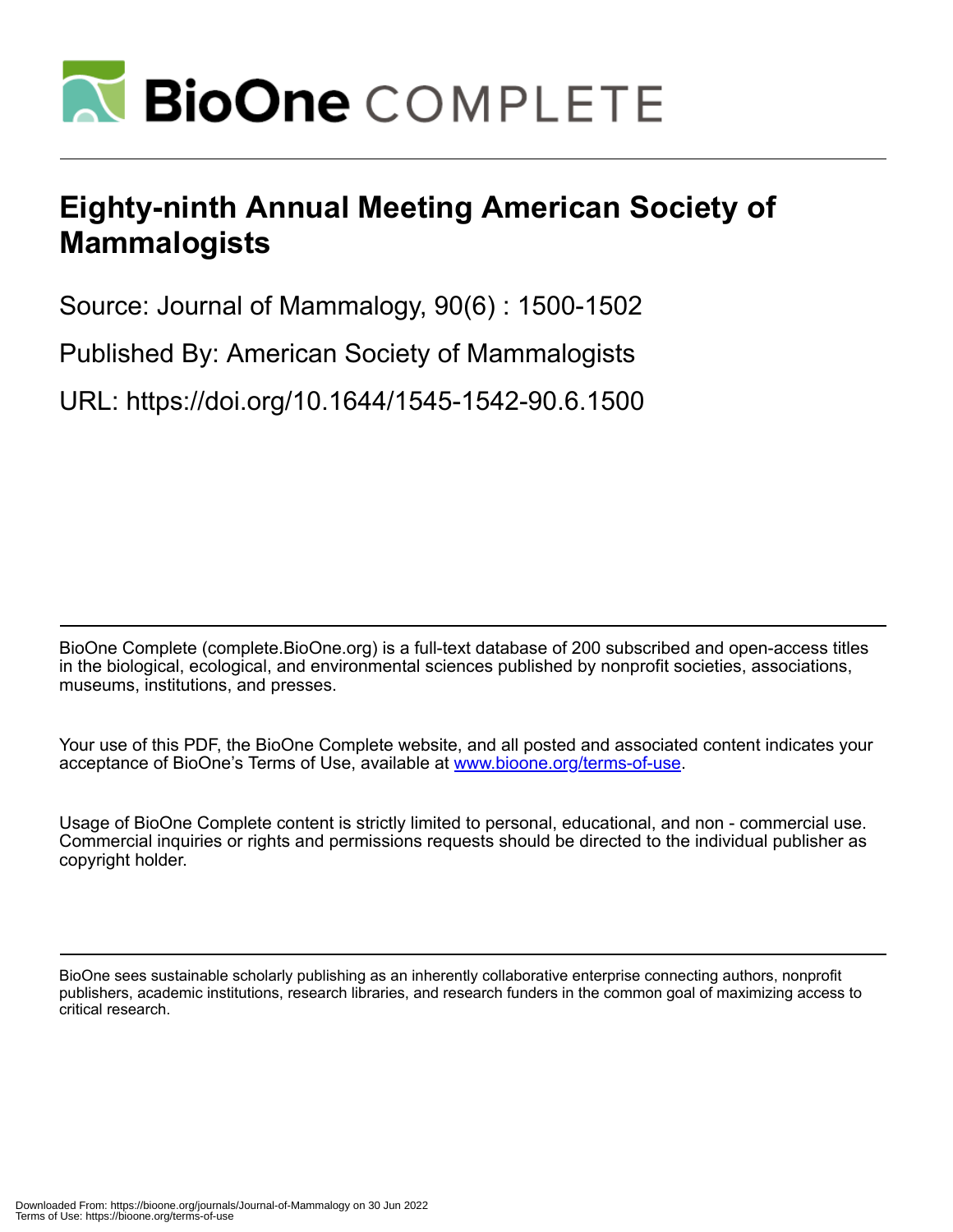# EIGHTY-NINTH ANNUAL MEETING AMERICAN SOCIETY OF MAMMALOGISTS

UNIVERSITY OF ALASKA, FAIRBANKS, ALASKA

Local Committee: Link Olson and Kris Hundertmark (Local Committee Co-Chairs), Hayley Lanier and Brandy Jacobsen (additional Organizing Committee Chairs), Perry Barboza (LARS Guide), Brian Barnes (Special Session Coordinator), Lindsay Blaine (LARS Tour Coordination), Ryan Cooper (Program Compilation), Kevin Colson (Vendor Coordination), Patrick Druckenmiller (Permafrost Tunnel Guide), Kerynn Fisher (Public Relations, UAM), Marie Gilbert (Public Relations, IAB), Adam Gillette (Special Capstone Technician), Aren Gunderson (Poster and Catering Coordination), Mareca Guthrie (Graphic Design), Karen Hibbard-Rode (Signage), Kyndall Hildebrandt (Run for Research), Gretchen Hundertmark (Abstract Cleanup), Dusty McDonald (General Assistance), Dorothy Parkerson (Venue Reservations and Coordination), Maria Russel (Event Accounting and Venue Coordination), Theresa Woldstad (Committee Meetings), Ed Debevec and Jock Irons (Website Design, Technical Support, Program compilation), Jim Lawlor and Tom Meier (Denali Field Trip, National Park Service), and Trina Roberts (EPSCoR Landscapes Genetics Student Registration Waiver Committee).

Members were notified by e-mail of on-line access to the program before the meeting and abstracts for papers presented were provided to members attending the meeting. Abridged minutes of the directors' and members' meetings follow.

## ABRIDGED MINUTES OF MEETINGS OF THE BOARD OF DIRECTORS

Meetings were held between 0908 and 1720 on 24 June 2009 and between 1203 and 1333 on 27 June 2009. The meetings were attended by 28 and 27 Officers and Directors and 15 and 7 invited guests, respectively. The minutes of the last meeting were read and approved. Reports were read, accepted, or otherwise acted upon from the President, the Recording Secretary, the Secretary-Treasurer, the Trustees, Publications, Ombudspersons, Animal Care and Use, Historian/Archives, Checklist, Conservation, Conservation Awards, Coordination, Development, Education and Graduate Students, Grants-in-Aid, Grinnell Award, Honoraria, Honorary Membership, Human Diversity, Informatics, International Relations, Jackson Award, Latin American Fellowship, Legislation and Regulations, Mammal Images Library, Marine Mammals, Membership, Merriam Award, Nomenclature, Planning and Finance, Program, Public Education, Public Relations, Resolutions, and Systematic Collections standing committees; the ad hoc AIBS-ASM Graduate Student Public Policy Internship Committee, the *ad hoc* Bylaws Committee, and from the ASM representatives to other organizations.

Actions of interest to the membership were: announcement by the Secretary-Treasurer that we have 4,311 members (including 3429 Annual, 655 Life, 63 Patron, 117 Emeritus, and 17 Honorary Members) and that subscriptions to the Journal of Mammalogy totaled 709; recommendation of 291 new nominees for membership, and termination of 260 individuals; announcement that there were 19 members who reinstated membership, 0 resignations, 7 deaths, and 10 persons completing Life Membership payments; notification that in 2008 the Future Mammalogists Fund received contributions of \$6,783.00, the Latin American Student Field Mammalogy Fund took in \$2,590.00, the ASM General Contribution Fund received \$2,515.00; the Oliver Pearson Fund received \$415.00; the ASM General Contribution Fund received \$410.00, and the ASM Century Fund received \$400.00; acceptance with thanks for the report of the Secretary-Treasurer; reconfirmation of Ron Van Den Bussche as Secretary-Treasurer; notice from the Trustees that the value of the Society's net reserve principle was \$2,331,822.39 as of 31 December 2008 and the value of the Society's Pooled Income Fund was \$36,853.00 as of 31 December 2008; reelection of Phillip Sudman to a 3-year term as Trustees for the Society; acceptance with thanks of the Trustees' report; extension of enthusiastic thanks to out-going Journal of Mammalogy editor Ed Heske for his fine service. Ron Barry was approved by the Board of Directors in April 2009 as the incoming journal editor. Thanks also to out-going Associate Editors Mark Hafner, Marty Main, Rodrigo Medellín, Eileen Lacey, Rick Sweitzer, and John Yunger and appointment of 5 new Associate Editors Victor Sánchez-Cordero, Jonathan Jenks, Madan Oli, Richard Stevens, Dirk Van Vuren, and Samantha Wisely to the Journal of Mammalogy.

The following budget for general expenses in 2010 was adopted: \$59,630.00 for committees; \$1,500 for support of the Secretary-Treasurer's office; \$42,500 editorial honoraria and editorial expenses; \$43,842 for A.M.& M. Services; \$1,000 for on-line member services; \$42,850 Grants-in-Aid; \$4,000 for Student Honoraria; \$6,000 for Latin American Field Mammalogy Awards; \$10,000 for ASM Graduate Fellowship; \$5,000 for Oliver P. Pearson Award; \$1200 for Conservation Awards; \$300 for Grinnell Award; \$150 for Jackson Award, and \$60 for Merriam Award; \$250 AAZN dues; \$200 AIBS dues; \$100 NSCA dues; \$550 IUCN dues; \$1,000 indemnity/ liability insurance, \$5,000 for audit/tax preparation and \$350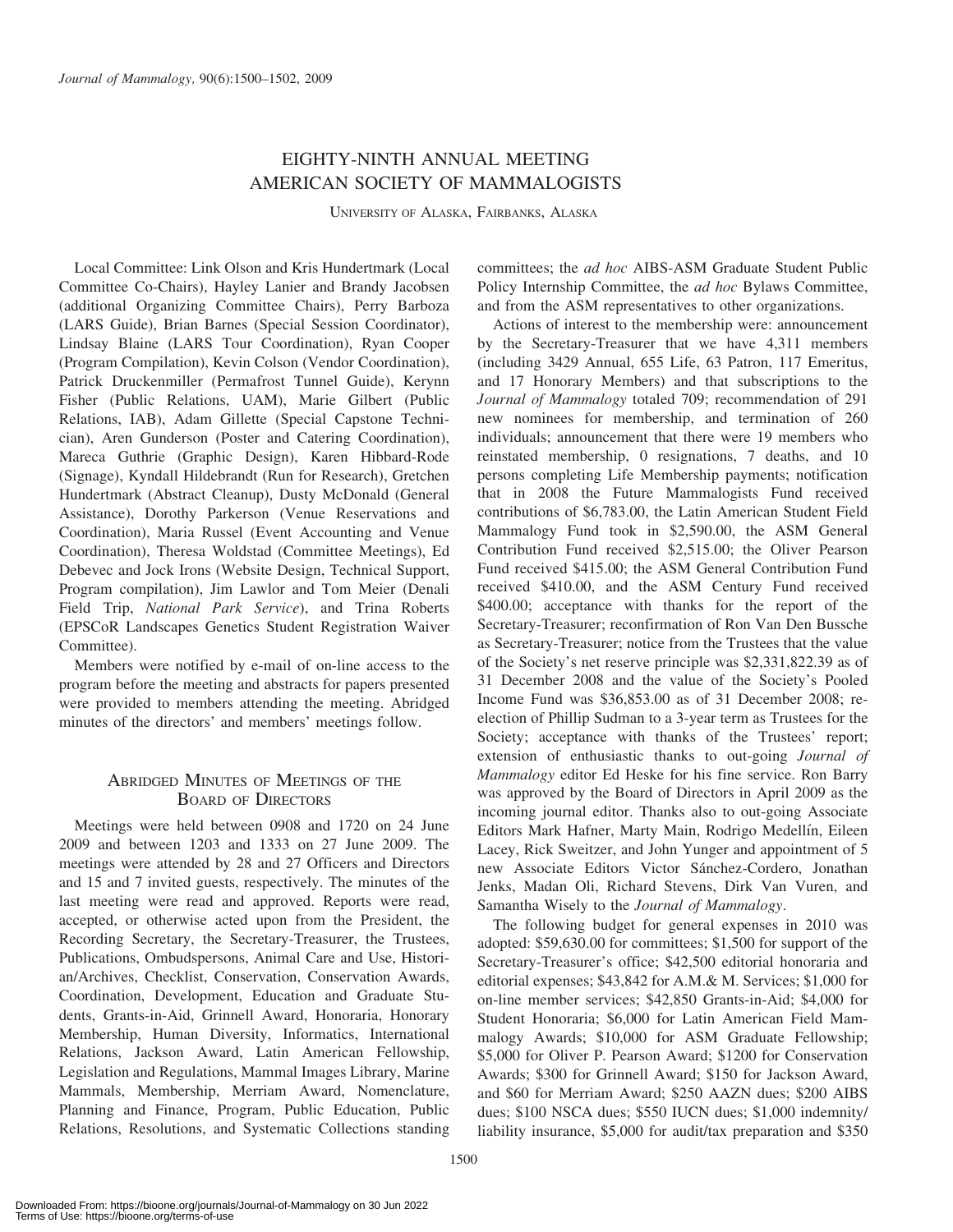for bank fees; \$3,000 Executive Committee; \$3,500 President's contingency fund; transfer of \$128,412 from the Reserve Fund brought the estimated expenses and income both to \$341,467.00.

### ABRIDGED MINUTES OF THE ANNUAL MEETING OF MEMBERS

The  $1<sup>st</sup>$  session was called to order at 1009 and was recessed at 1158 on 26 June 2009 and the second was called to order at 1033 and adjourned at 1131 on 27 June 2009.

Minutes of the preceding meeting were approved as published in abridged form in the Journal of Mammalogy and as approved by the Directors and Officers. Abridged minutes of the first Board Meeting were read. Reports were presented in oral and/or written form from the President for the Executive Committee, the Secretary-Treasurer, the Recording Secretary, the Trustees, standing committees, ad hoc committees and ASM representatives to other organizations.

Actions of interest to members were: acceptance of 291 new members, reinstatement of 19 members, and dropping of 260 members delinquent in dues payment; election of Vice-President, Recording Secretary, and 7 Directors, including 1 Student Director (new officers and directors listed on page iv of this issue); election by acclamation of Timothy H. Clutton-Brock and Kenneth B. Armitage to Honorary Membership; adoption by the membership of several changes in the Rules; notification that the 2010 annual meetings are scheduled from 11-15 June at the University of Wyoming, Laramie, and decision to hold the 2011 meetings at Portland State University, Portland Oregon from 25-29 June, which will be a joint meeting with the Australian Mammal Society; announcement at the Banquet that Grants-in-Aid had been awarded to: Brian Klingbeil (University of Connecticut) - B. Elizabeth Horner Award; Christina Booher (Auburn University); Katy Califf (Michigan State University); Laura Cisneros (University of Connecticut); Bridget Conneely (University of British Columbia); Sarah Courbis (Portland State University); Bogdan Cristescu (University of Alberta); Lauri Das (Michigan State University); Ben Dantzer (Michigan State University); Jennifer Duggan (University of Illinois at Urbana-Champaign); Eliecer Gutierrez (City University of New York); Chris Habeck (University of Wisconsin); Kyndall Hildebrandt (University of Alaska Fairbanks); Andrew Hope (University of New Mexico); Angela Horner (Ohio University); Jane Indorf (University of Miami); Emily Kay (Harvard University); Julia Kilgour (University of Regina); Rafael Leite (Brigham Young University); Kristen Lucia (Miami University); Janet Maclean (University of British Columbia); Cindy Mathiasen (University of New Mexico); Marianne Moore (Boston University); Adrian Munguia-Vega (University of Arizona); Teri Orr (University of California, Riverside); Bret Pasch (University of Florida); Yadeeh Sawyer (University of New Mexico); J. Angel Soto-Centeno (University of Florida - Florida Museum of Natural History); Elizabeth St Clair (Stony Brook University); Megan Strauss (University of Minnesota);

Eli Swanson (Michigan State University); Zachary Taylor (Miami University); Georgina Voegele (Johns Hopkins University School of Medicine); and Mrinalini Watsa (Washington University in Saint Louis). The recipient of the ASM Fellowship in Mammalogy, Jonathan N. Pauli (University of Wyoming) and the nominee for the Albert R. and Alma Shadle Fellowship in Mammalogy, Brandi S. Coyner (Oklahoma State University) were announced at the banquet.

The Anna M. Jackson Award went to Jennifer E. Smith (Michigan State University), the A. Brazier Howell Award to Quinn R. Shurtliff (University of Nevada, Reno), and the Elmer C. Birney Award to Sean A. Neiswenter (University of Nevada, Las Vegas). ASM Undergraduate Awards were presented to: Rebecca Kelley (Miami University) and Jennifer McCreight (Purdue University). The following awards were announced at the annual banquet: Latin American Student Field Research Awards to: Laura Torres Morales (Instituto de Ecología, Vera Cruz, México), María Paula Tujague (National University of La Plata, Argentina), Gabriela Verónica García (Universidad de Buenos Aires), and Vanina Alejandra Fernández (Universidad de Buenos Aires); the Joseph Grinnell Award for Excellence in Education in Mammalogy to David M. Armstrong (University of Colorado); the Hartley H. T. Jackson Award to Glennis A. Kaufman (Kansas State University); the C. Hart Merriam Award to Richard S. Ostfeld (Cary Institute of Ecosystem Studies); the Aldo Leopold Award to Helene D. Marsh (James Cook University); and the William T. Hornaday Conservation Award to Gerrit Jan Schipper, III (IUCN-SSC/CI-CABS).

The following resolutions were adopted:

#### HOST RESOLUTION AMERICAN SOCIETY OF MAMMALOGISTS ANNUAL MEETING

WHEREAS, the 89th annual meeting of the American Society of Mammalogists was held at the University of Alaska, Fairbanks, Alaska, 25-28 June 2009; and

WHEREAS, the local committee, in an impressive demonstration of organizational efficiency, managed to fit the entire meeting into a single day; and

WHEREAS, mammalogists from the lower 48 came ready to party all night, and many are still wondering when to start; and

WHEREAS, Link Olson's nefarious plot to downsize the ASM bureaucracy by assigning a room for the Board meeting too small to accommodate all the participants, no electrical outlets for laptop computers, and ordering lunch for only half the participants was foiled by President McLaren's excellent leadership; and

WHEREAS, President McLaren discovered that Board meetings can be much, much shorter when someone points out that the issue they were debating for 2 hours was voted on and decided 10 years ago; and